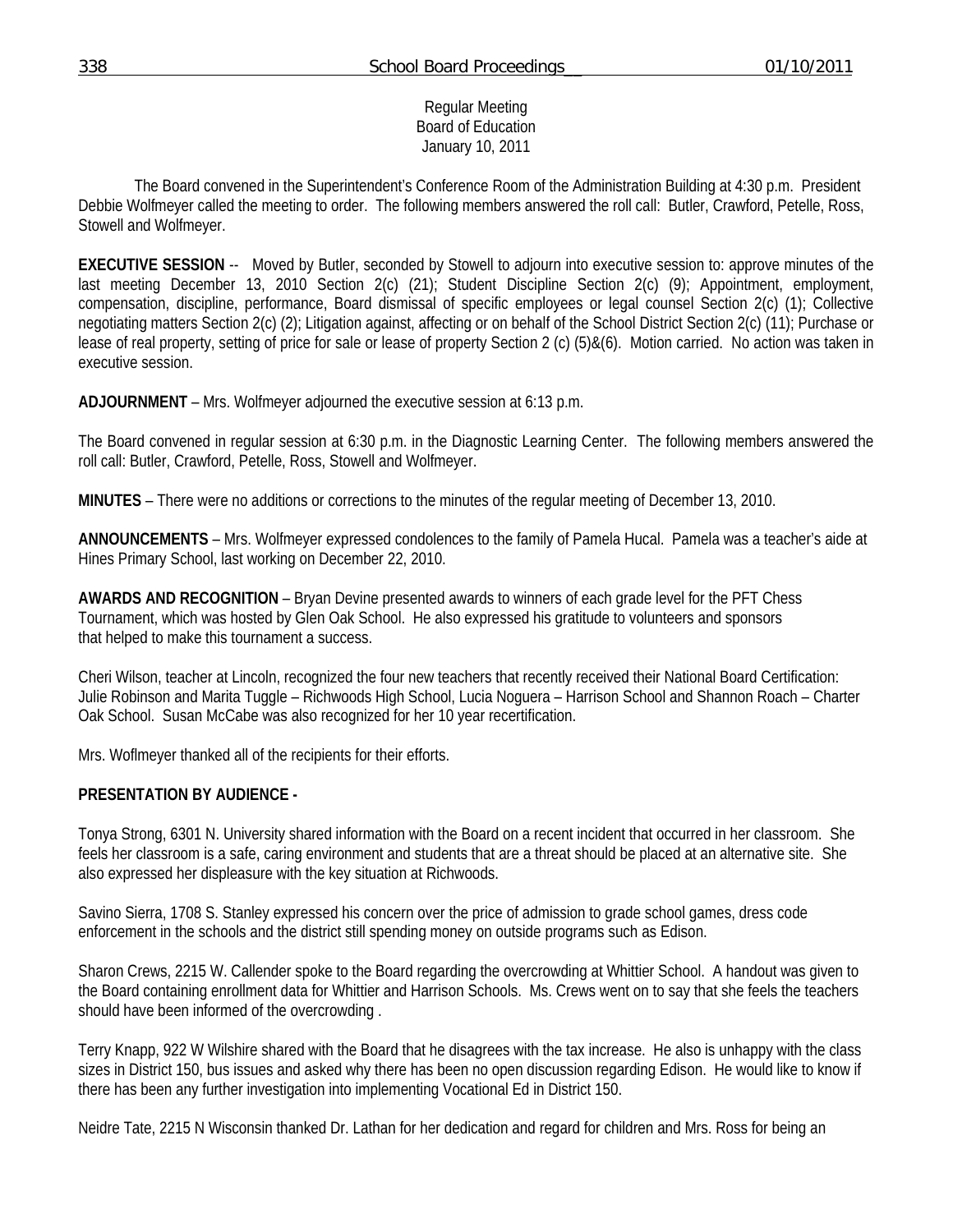advocate for students. She would like to see training programs for teachers - teaching interaction skills with parents.

Bob Darling, 230 E. High Point Rd recognized Bryan Devine for his hours of work on the PFT Chess Tournament and the teachers receiving recognition for achieving National Board Certification. He would also like to hear discussion on the District's value of the Edison program.

Dr. Lathan responded to several of the comments made by the audience: the lock situation at Richwoods has been addressed, class size is currently being dealt with and there are ongoing discussions regarding a vocational program. The administration would like to build a sound vocational program which will take time to insure funding, etc.

# **INFORMATION ITEMS – REPORTS FROM SUPERINTENDENT AND STAFF** –

# 1. REMARKABLE RULE 1 – RESPECT OUR CUSTOMER

Mr. Anthony Mendoza, Director of Transportation, presented an overview of the Transportation Department. The power point presentation is available for review in the Board Secretary's office.

Mr. York Powers, Family & Community Coordinator, presented a Parent Workshop Overview. The power point presentation is available for review in the Board Secretary's office.

# 2. REMARKABLE RULE 2 – RESPECT LEARNING

Ms. Sykes Patterson, Curriculum, presented an overview of the Gifted and Talented Program. The power point presentation is available for review in the Board Secretary's office.

Jamie Brown, Principal at Hines School, presented Ms. Elizabeth Adams and her choir. The Hines students sang a song written by Ms. Adams based on the behavior matrix.

Dianne Duke, Principal at Valeska Hinton, along with several of her teachers, presented an overview of early childhood education. The power point presentation is available for review in the Board Secretary's office.

Mr. Brandon Caffey, Principal at Greeley School, presented a video which interviewed staff and students and their experiences at Greeley.

#### 3. GOAL 3 – RESPECT OUR FINANCES

Dr. David Kinney, Comptroller, presented information to the audience and the Board on the TIF and the possible effect over the next 23 years. The power point presentation is available for review in the Board Secretary's office.

Discussion ensued regarding the TIF presentation. Questions were asked by the Board and answered by Dr. Kinney.

PURCHASE ORDERS OVER \$2,500 – Dr. Kinney presented this report for the Board's review.

#### 4. GOAL 4 – RESPECT OUR INDIVIDUAL DIFFERENCES

Report of Requests under the Freedom of Information Act and Status of Such Requests

Since our last Board meeting report on December 13, 2010, we have received seven (7) NEW Freedom of Information act requests. Of these new requests, four (4) were filled and three (3) are pending. Of the three (3) pending requests noted on the December 13, 2010 Board report, three (3) are still in pending status and none (0) were filled. We have received three (3) requests for this calendar year. We received one hundred seventy-four (174) requests for 2010 calendar year.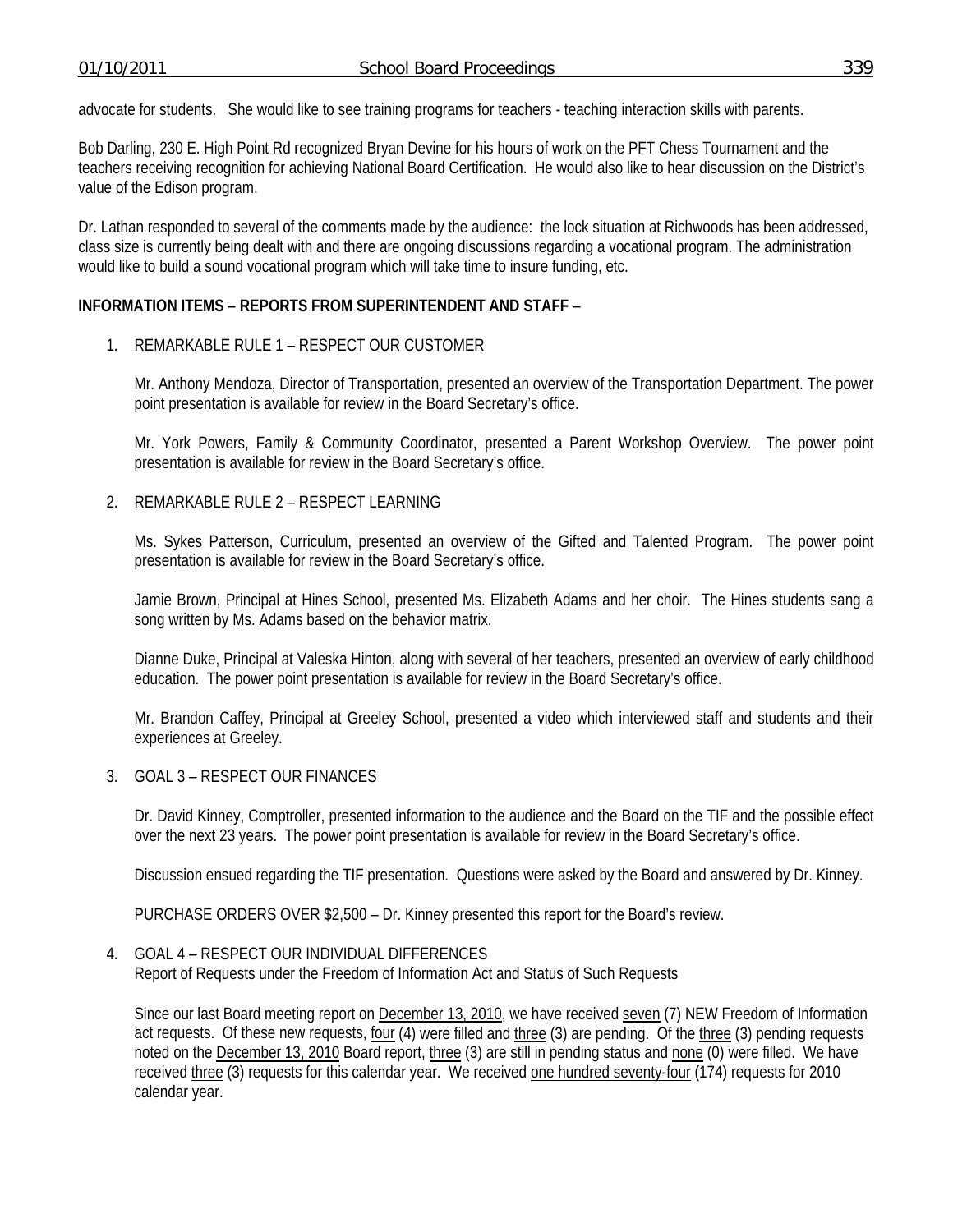# **CONSENT AGENDA –**

ADOPTION OF CONSENT CALENDAR -- Moved by Stowell, seconded by Petelle that the Board of Education adopt the consent calendar.

On roll call, 6 ayes. Motion carried.

GIFTS TO SCHOOL DISTRICT – Moved by Stowell, seconded by Petelle that the Board of Education accept the following donations and letters of appreciation be sent to the donors:

 \$1,000.00 by Mr. & Mrs. Glen Forck to Day Treatment/BED Program Various supplies, valued by the donor at \$498.88, by Melinda Iund to Hines School \$1,155.00 by Dr. & Mrs. Kamal Kishore to Washington School to be used for scholarships 500 bags, valued at \$20.00, to Manual High School by Cater Paper & Packaging School supplies, valued at \$150.00, by the Coalition of African American Retirees to Knoxville Center \$231.00 by Mr. & Mrs. Doug Myers to Washington School to be used for scholarships \$25.00 by Jane Errion to Hines PTO to be used for student support \$100.00 by Mr. & Mrs. Stuart Laughlin to Hines to be used for student support Refreshments, valued at \$264.04, by Mr. & Mrs. John Spangler, to Washington School reception \$150.00 by Karen Kaufman to Thomas Jefferson to be used for classroom needs Santa Claus visit, valued at \$75.00, by Bob Williams to R.A. Jamieson School Two Trumpets, valued at \$350.00, by Ann Guthrie to Rolling Acres One Alto Sax, valued at \$150.00, by Ann Guthrie to Rolling Acres Refreshments, valued at \$131.25, by Centerplate Concessions to Day Treatment The following items were donated to the Early Childhood Parent Educators Conference: A massage, valued at \$70.00, by Kramer Chiropractic Three one-month memberships, valued at \$108.00, by Curves on Sterling Ave. Concessions, valued at \$18.74, by Willow Knolls Threatre Recordable book, valued at \$29.95, by Hallmark Goody bag, valued at \$25.00, by Merle Norman Cosmetic Studio \$10.00 gift certificate by the 50's Diner \$15.00 gift certificate by Rocky Mountain Chocolate Factory \$25.00 gift certificate by Naturally Yours Grocery Coffee maker, valued at \$29.99, by Nena Hardware \$20.00 gift certificate by Emack & Bolio's \$50.00 gift card by Kroger \$25.00 gift card by HyVee Cookie tray, valued at \$10.00, by the Cookie Shack Gift basket arrangement, valued at \$40.00, by Soy Candles by Sharon Personal hygiene items, valued at \$300.00, by AZIZI Peer Education to Columbia Middle School Baritone, valued by the donor at \$800.00, by Peggy Graumlich to the Second Fiddle Program \$100.00 donated by Mr. & Mrs. Fred Unes to Roosevelt Magnet School \$150.00 donated by Optimist Club of Peoria to Woodrow Wilson to purchase hearing aid batteries/supplies

On roll call, 6 ayes. Motion carried.

PAYMENT OF BILLS – Moved by Stowell, seconded by Petelle that the Board of Education approve the payment of the following bills.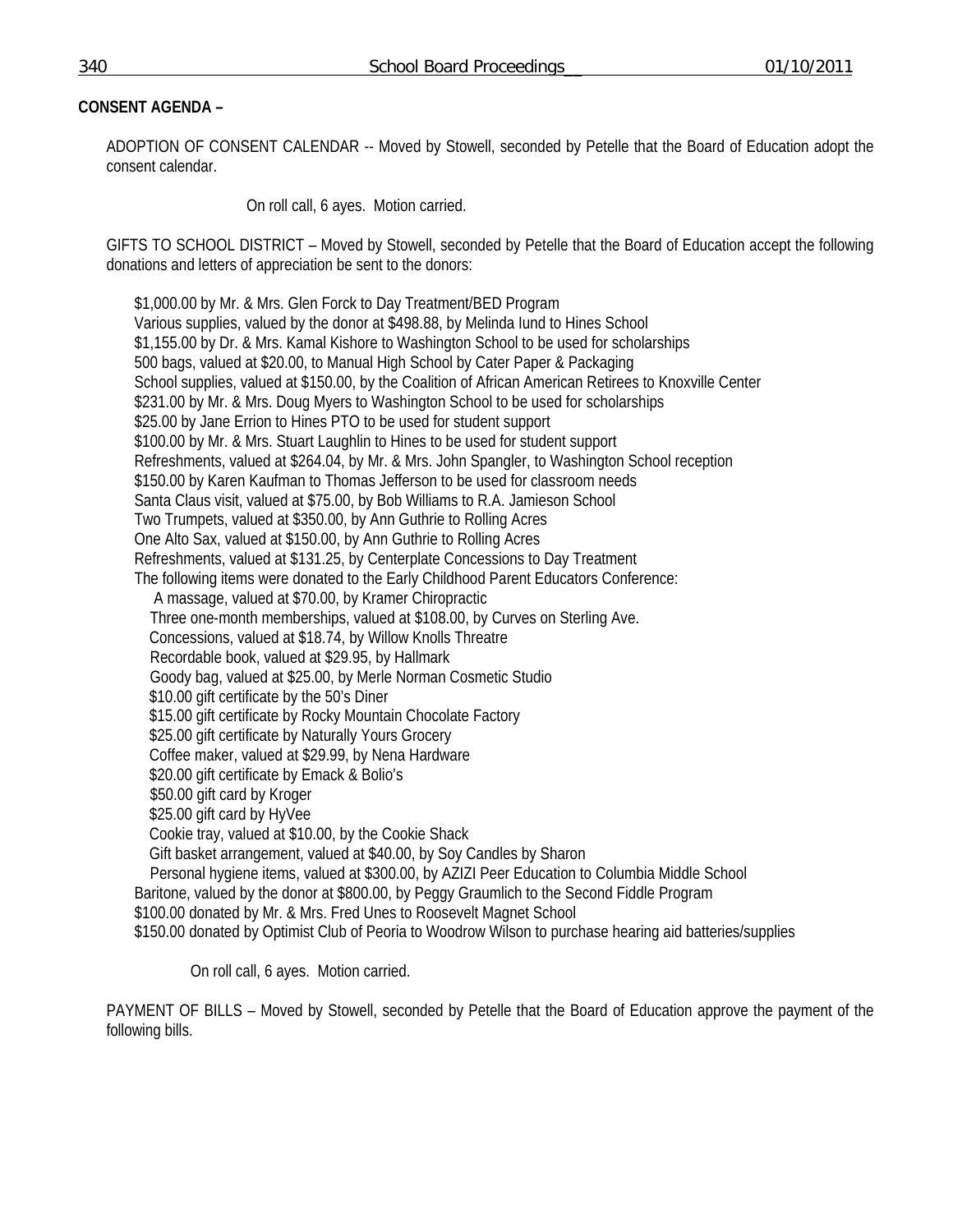| <b>Description</b>       | <b>Balance Sheet</b> | Revenue | Expense    | Total      |
|--------------------------|----------------------|---------|------------|------------|
| <b>Educational Fund</b>  | 686.00               | 0.00    | 129,641.76 | 130,327.76 |
| Operations, Bldg & Maint | 0.00                 | 0.00    | 80.174.42  | 80,174.42  |
| Transportation           | 0.00                 | 0.00    | 135,241.00 | 135,241.00 |
| <b>Capital Projects</b>  | 0.00                 | 0.00    | 4.69       | 4.69       |
| Capital Improvements     | 0.00                 | 0.00    | 95,384.00  | 95,384.00  |
| <b>Totals</b>            | 686.00               | 0.00    | 440,445.87 | 441,131.87 |

On roll call, 6 ayes. Motion carried.

HUMAN RESOURCE REPORT – Moved by Stowell, seconded by Petelle that the Board of Education approve the following human resource report as presented by the administration.

| <b>Certified Personnel</b>                          | <b>Effective Date</b> |  |
|-----------------------------------------------------|-----------------------|--|
| <b>Appointments</b>                                 |                       |  |
| <b>Administration (PT Second Semester only)</b>     |                       |  |
| Reed, Sharon - Fine Arts Facilitator                | 1/11/11               |  |
| <b>Extended Day Tutors</b>                          |                       |  |
| Edmonds, Florence - Trewyn                          | 1/11/11               |  |
| Edmonds, Wilma - Trewyn                             | 1/11/11               |  |
| Montgomery, Sharon - Trewyn                         | 1/11/11               |  |
| Teachers                                            |                       |  |
| Bertschi, Leah - Franklin Edison/Grd 3-5 Special Ed | 1/11/11               |  |
| Klesath, Susan - Franklin Edison/Grd K-2 Special Ed | 1/11/11               |  |
| Blanchard, Sarah - Manual/ 7th & 8th Math           | 1/11/11               |  |
| Emanuelson, Alyssa - Greeley/ PE & Health           | 1/18/11               |  |
| Armstrong, Jamie - Manual / PT Math Interventionist | 1/11/11               |  |
| Wessol, Jaclyn - Lincoln/Von Steuben - Music        | 1/11/11               |  |
| Tutors                                              |                       |  |
| Byrd, Cassandra - Franklin Edison                   | 1/11/11               |  |
| Jablon, Courtney - Charter Oak                      | 1/11/11               |  |
| Langan, Laura - Calvin Coolidge/Pending Paperwork   | 1/11/11               |  |
| Millen, Gary - Calvin Coolidge                      | 1/11/11               |  |
| Purfield, Patrice - Irving/Pending Paperwork        | 1/11/11               |  |
| Leave of Absence                                    |                       |  |
| Psychologist                                        |                       |  |
| Carpenter, Paula - Lincoln                          | 2/11/11               |  |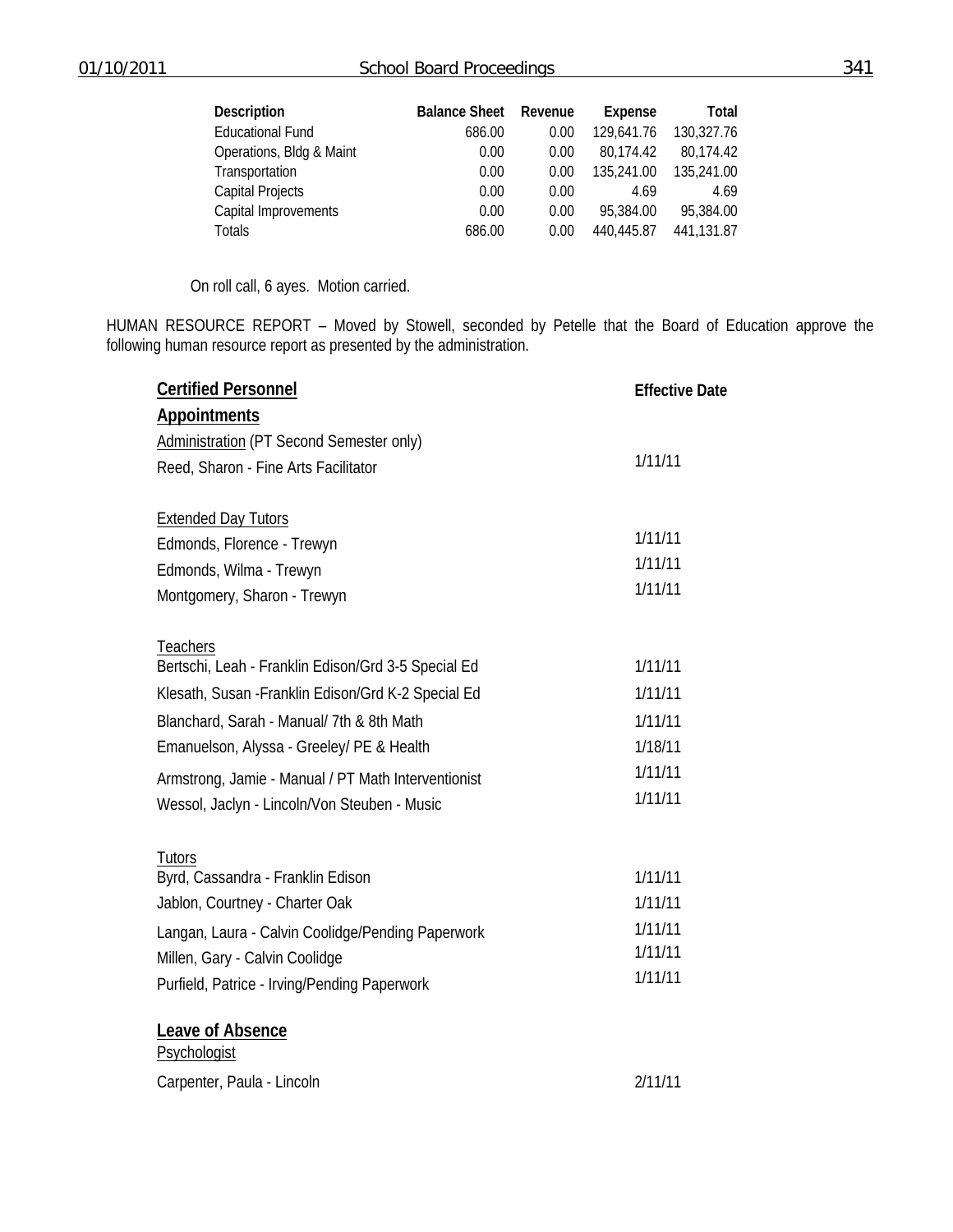# **Resignations**

| Teacher                                            |                       |
|----------------------------------------------------|-----------------------|
| Henson, Heather - Taft                             | 1/17/11               |
| Crider-Olcott, Elizabeth - Valeska                 | 12/22/10              |
| Armstrong, Jamie -Manual                           | 1/11/11               |
|                                                    |                       |
| <b>Retirements</b>                                 |                       |
| Principal                                          |                       |
| Duke, Diann - Valeska                              | 6/30/15               |
|                                                    |                       |
| <b>Non-Certified Personnel</b>                     | <b>Effective Date</b> |
| <b>Appointments</b>                                |                       |
| <b>Teacher Aides</b>                               |                       |
| Frantik, Michelle - Irving                         | 1/11/11               |
| Maher, Nicholas - Franklin Edison                  | 1/11/11               |
| Shepard, Ann - Jamieson                            | 1/11/11               |
|                                                    |                       |
| Cataloger - Part Time                              |                       |
| Scott, Verla - Roy Ricketts                        | 1/11/11               |
| Clerical                                           |                       |
| Davis, Rusti - Valeska/ Clerk                      | 1/11/11               |
| Frye, Vickie - Adult Ed/ Clerk - Pending Paperwork | 1/18/11               |
|                                                    |                       |
| <b>Cafeteria</b>                                   | 1/11/11               |
| Coon, Corinne - All schools/ Substitute            |                       |
|                                                    |                       |
| Coach                                              | 1/11/11               |
| Nickels, William - Calvin Coolidge Boys Basketball |                       |
|                                                    |                       |
| Security                                           |                       |
| Hobin, Justin - Guard                              | 1/7/11                |
| Meachem, Patrick - Guard                           | 1/7/11                |
|                                                    |                       |
| <b>Student Workers</b>                             |                       |
| Bielenberg, Bridget - Jamieson                     | 1/11/11               |
| Cagle, Joneika - Peoria Academy                    | 1/11/11               |
|                                                    |                       |
| Maintenance/ Buildings & Grounds                   | 1/11/11               |
| Rutz, Brandon - All Schools/ Plumber               |                       |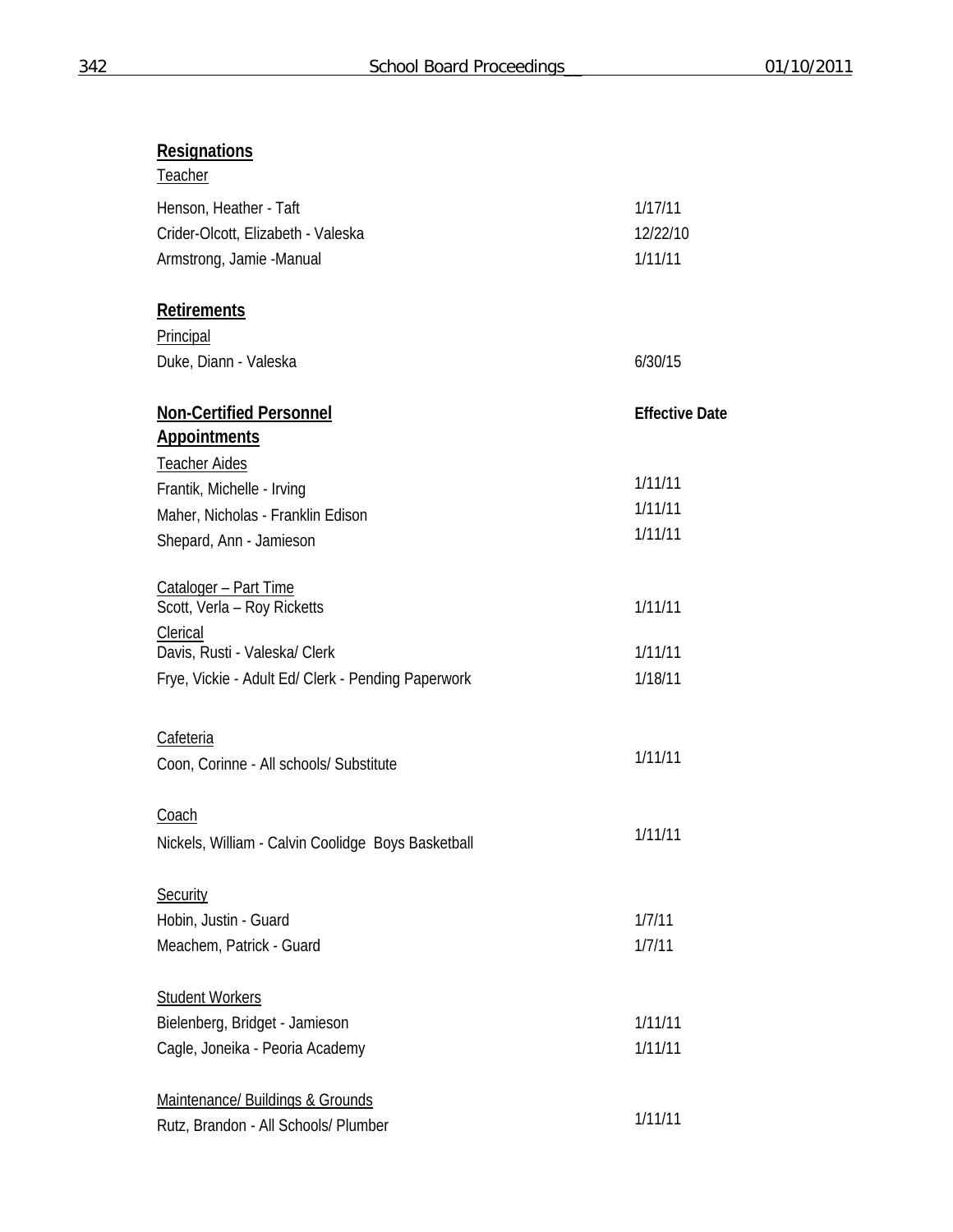| <b>Library Cataloger - Part - Time</b>                                                            |                       |
|---------------------------------------------------------------------------------------------------|-----------------------|
| Scott, Verla - Roy Ricketts / Pending Paperwork                                                   | 1/11/11               |
|                                                                                                   |                       |
| Transportation                                                                                    |                       |
| Dukes, Larrice - Driver                                                                           | 1/11/11               |
| Edwards, Reginald - Driver                                                                        | 1/11/11               |
| Ernst, Theresa - Driver                                                                           | 1/11/11               |
| Flores, Kibby - Driver                                                                            | 1/11/11               |
| Norman, John - Driver                                                                             | 1/11/11               |
| Orteba, Arthur - Driver                                                                           | 1/11/11               |
| Wiggins, Philip - Driver                                                                          | 1/11/11               |
| <b>Extended Care Provider</b>                                                                     |                       |
| Turner, Mary - Roosevelt                                                                          | 1/11/11               |
| Reclassification                                                                                  |                       |
|                                                                                                   | 1/11/11               |
| Nordsiek, Debra -<br>Administrative Accounting Clerk to Data Processing<br><b>Systems Analyst</b> |                       |
| <b>Resignations</b>                                                                               | <b>Effective Date</b> |
| Transportation                                                                                    |                       |
| Blake, Christopher - Monitor                                                                      | 12/16/10              |
| Bridgmon, Gabriel - Driver                                                                        | 12/28/10              |
| Brustin, Jeffrey - Driver                                                                         | 12/30/10              |
| Gaines, Brian - Driver                                                                            | 12/13/10              |
| Harper, Salena - Driver                                                                           | 12/9/10               |
| Jenkins, Joseph - Driver                                                                          | 12/17/10              |
| Teacher Aide                                                                                      |                       |
| Brown, Eric - Trewyn                                                                              | 1/5/11                |
| Leave of Absence                                                                                  |                       |
| Transportation                                                                                    |                       |
| Roberson, Gloria - Driver                                                                         | 12/08/10 - 01/08/11   |
| Teacher Aide                                                                                      |                       |
| Bostick, Lynnann - Sterling                                                                       | 12/20/10              |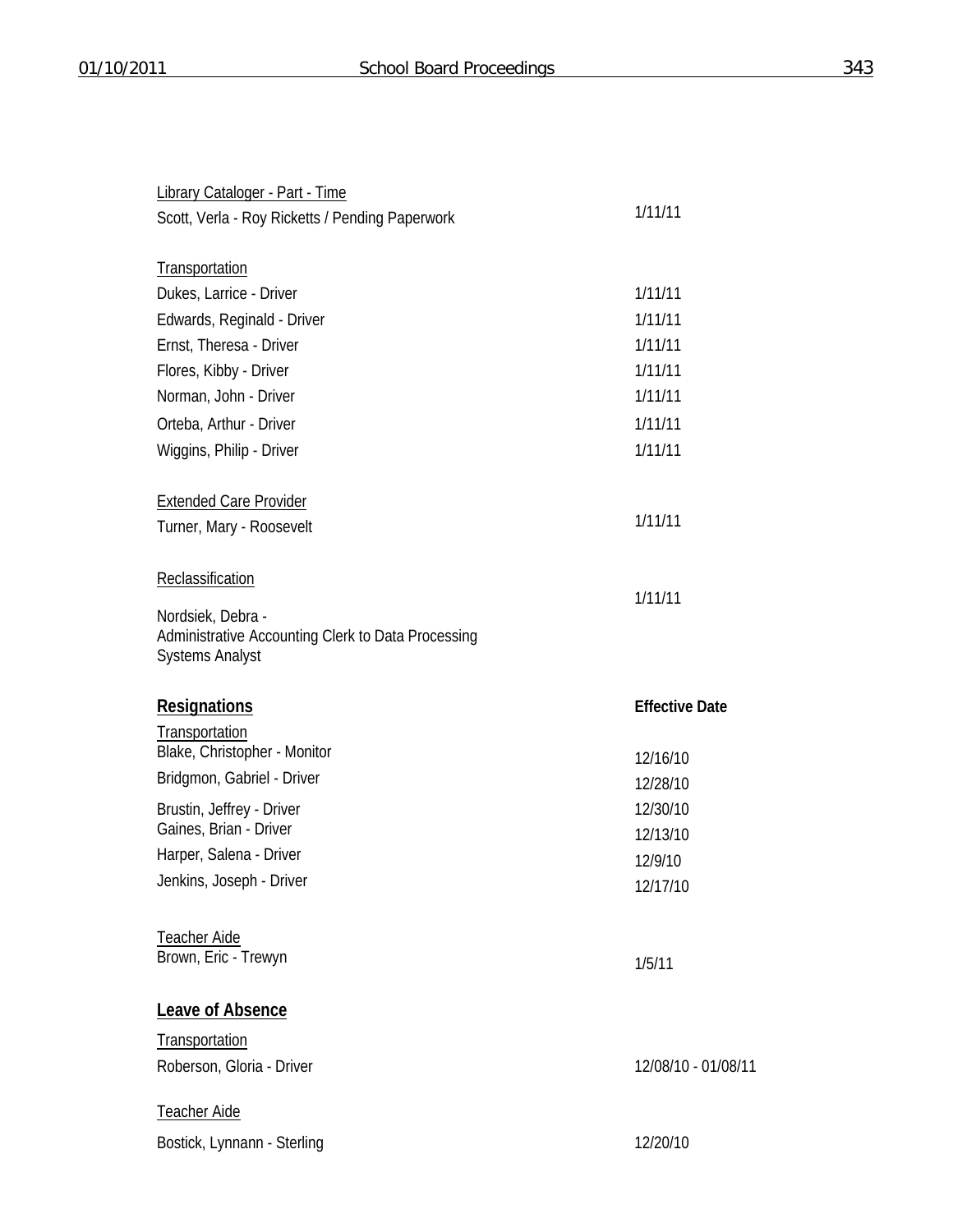| Jackson, Karen - Valeska Hinton                              | 1/19/11 - 5/9/11      |
|--------------------------------------------------------------|-----------------------|
| <b>Transfers</b>                                             |                       |
|                                                              |                       |
| <b>Cafeteria</b><br>Abboud, Rola - Substitute / Kellar ELLRA | 1/11/11               |
| Bell, Florine - Substitute / Sterling ELLRA                  | 1/11/11               |
| Gulley, Nakeya - Substitute / Von Steuben ELLRA              | 1/11/11               |
| Zeller, Mary - Substitute / Rolling Acres ELLRA              | 1/11/11               |
|                                                              |                       |
| Transportation                                               |                       |
| Ross, Laurita - Monitor from Driver                          | 12/20/10              |
| <b>Terminations</b>                                          |                       |
| Job Coach                                                    |                       |
| Lilly, Jamelle                                               | 12/21/10              |
|                                                              |                       |
| <b>Food Service</b>                                          |                       |
| Travis, Linda                                                | 12/8/10               |
| Gibson, Lakeisha                                             | 12/10/10              |
| Allison, Ali<br>Lowery, Lashawn                              | 12/22/10<br>12/9/10   |
|                                                              |                       |
| Transportation                                               |                       |
| Lewis-Risby, Terralette                                      | 12/17/10              |
|                                                              |                       |
| <b>Rescinded Previous Employment Offer</b>                   |                       |
| McGee, Malcom                                                | 12/15/10              |
| Sykes, Dwight                                                | 12/15/10              |
| <b>Deceased</b>                                              |                       |
| Teacher Aide                                                 |                       |
| Hucal, Pamela - Hines                                        | 12/31/10              |
|                                                              |                       |
| <b>Certified Substitutes</b>                                 | <b>Effective Date</b> |
| <b>Appointments</b>                                          |                       |
| <b>Extended Day Teacher</b><br>Fairfield, Kelly              |                       |
| Seiberling, Ellen                                            | 1/11/11<br>1/11/11    |
| Smith, Michelle                                              | 1/11/11               |
|                                                              |                       |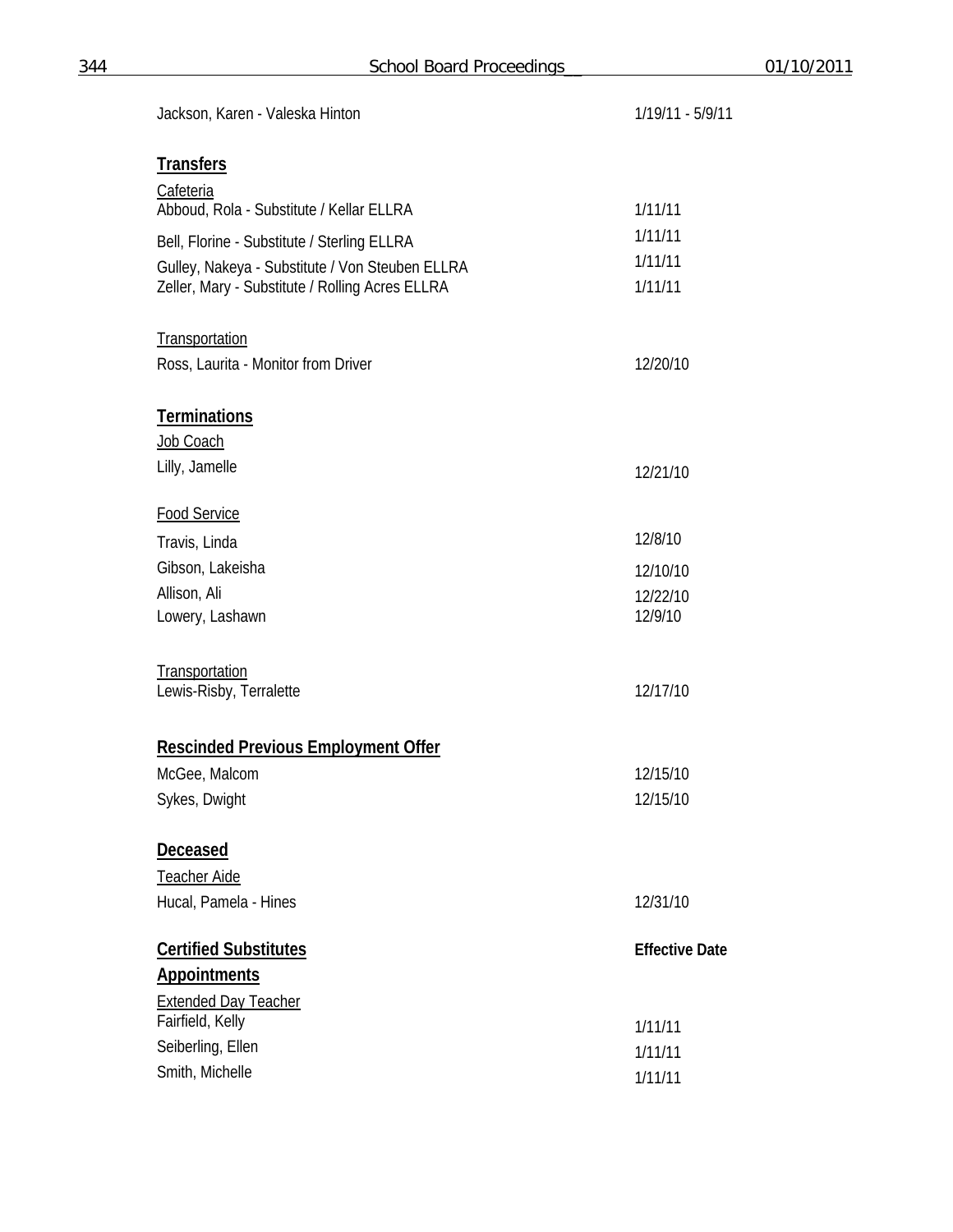# cher

| Alhassan, Adamu                  | 1/11/11               |
|----------------------------------|-----------------------|
| Brueckner, Jennie                | 1/11/11               |
| Diorio, Jody                     | 1/11/11               |
| Emerick, Michelle                | 1/11/11               |
| Faulkner, Douglas                | 1/11/11               |
| Gold, Corey                      | 1/11/11               |
| Lance, Margaret                  | 1/11/11               |
| Reardon, Phillip                 | 1/11/11               |
| Scott, Derek                     | 1/11/11               |
| Wilson, Brenda                   | 1/11/11               |
| <b>Resignations</b>              |                       |
| Teacher Substitute               |                       |
| Birditt, Laveine                 | 12/20/10              |
| LaRose, Claire                   | 1/3/11                |
| Masters, Barbara                 | 12/20/10              |
| <b>Non-Certified Substitutes</b> | <b>Effective Date</b> |
| <b>Appointments</b>              |                       |
| <b>Attendants</b>                |                       |
|                                  |                       |
| Dixon, Damarvis                  | 1/11/11               |
| Blasé, Nichole                   | 1/11/11               |
| Bozman, Julie                    | 1/11/11               |
| <b>Teacher Aides</b>             |                       |
| Hammons, Vanessa                 | 1/11/11               |
| Johnson, Robert                  | 1/11/11               |
| <b>Resignations</b>              |                       |
| <b>Attendants</b>                |                       |
| Drain, Sharver                   | 1/3/11                |
| Price, Phillip                   | 12/22/10              |
| Rayford, Paige                   | 12/22/10              |

On roll call, 6 ayes. Motion carried.

TRAVEL REQUESTS – Moved by Stowell, seconded by Petelle that the Board of Education approve the travel requests as presented by the administration. (Copy is on file in the board secretary's office.)

On roll call, 6 ayes. Motion carried.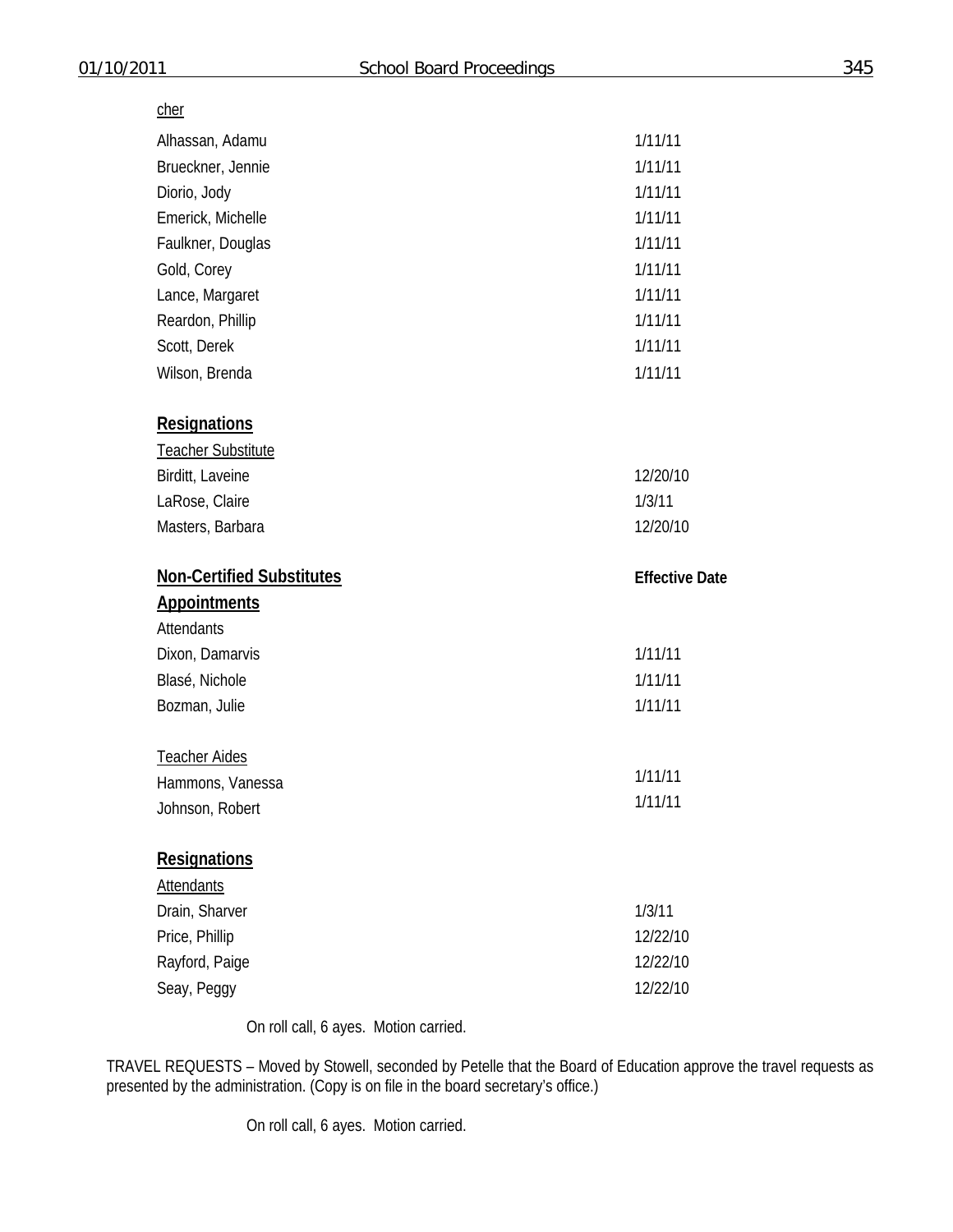SPEECH THERAPTIST CONSULTING AGREEMENT – Moved by Stowell, seconded by Petelle that the Board of Education authorize the administration to enter into a Purchase of Agreement with Cathy Shultz, a certified Speech and Language Pathologist, to secure diagnostic and speech pathology services for selected students being served at Woodrow Wilson Primary School from February, 2011 through June 3, 2011. The anticipated expenditure requested for authorization will not exceed \$20,000 unless additional IEP requirements necessitate a service increase and meets with approval by Peoria Public Schools.

On roll call, 6 ayes. Motion carried.

NEW BOARD POLICY 7:285 – FOOD ALLERGY MANAGEMENT PROGRAM AND ADMINISTRATIVE PROCEDURE 7:285 AP, IMPLEMENTING A FOOD ALLERGY MANAGEMENT PROGRAM – Moved by Stowell, seconded by Petelle that the Board of Education approve Policy 7:285, Food Allergy Management Program and the Administrative Procedure 7:285, Implementing a Food Allergy Management Program.

On roll call, 6 ayes. Motion carried.

FIRST READING – CHANGED TO BOARD POLICY 5:20 AND THE ADDITION OF BOARD POLICY 5:20 AP – Moved by Stowell, seconded by Petelle that the Board of Education conduct a first reading of Board of Education Policy 5:20, Sexual Harassment and 5:20 AP, Sexual Harassment Complaint Form.

On roll call, 6 ayes. Motion carried.

CONTRACT WITH FARNSWORTH FOR THE 10-YEAR RE-SURVEY FOR PEORIA HIGH SCHOOL – Moved by Stowell, seconded by Petelle that the Board of Education approve the contract with Farnsworth to conduct the 10-year Health Life Safety resurvey for Peoria High School.

On roll call, 6 ayes. Motion carried.

APPROVE SUBMISSION OF HLS PLANS/AMENDMENTS FOR ATTACHED SCHOOLS – Moved by Stowell, seconded by Petelle that the Board of Educaiton approve the submission of the attached plans approved by AeCom as part of the tenyear HLS resurvey process.

On roll call, 6 ayes. Motion carried.

# **DELIBERATION AGENDA** - .

REVIEW OF SUSPENSIONS - Moved by Petelle, seconded by Ross that the Review of Suspensions listed on the report dated January 10, 2011 be approved as amended.

> On roll call, 6 ayes. Butler, Crawford, Petelle, Ross, Stowell, Wolfmeyer, Motion carried.

EXPULSIONS – Moved by Petelle, seconded by Ross that the Expulsions listed on the report dated January 10, 2011 be approved as amended.

> On roll call, 6 ayes. Butler, Crawford, Petelle, Ross, Stowell, Wolfmeyer Motion carried.

REVOCATION OF BOARD PROBATION – Moved by Petelle, seconded by Ross that the Expulsions list on the Revocation of Board Probation Report dated January 10, 2011 be approved as presented.

On roll call, 6 ayes. Butler, Crawford, Petelle, Stowell, Wolfmeyer